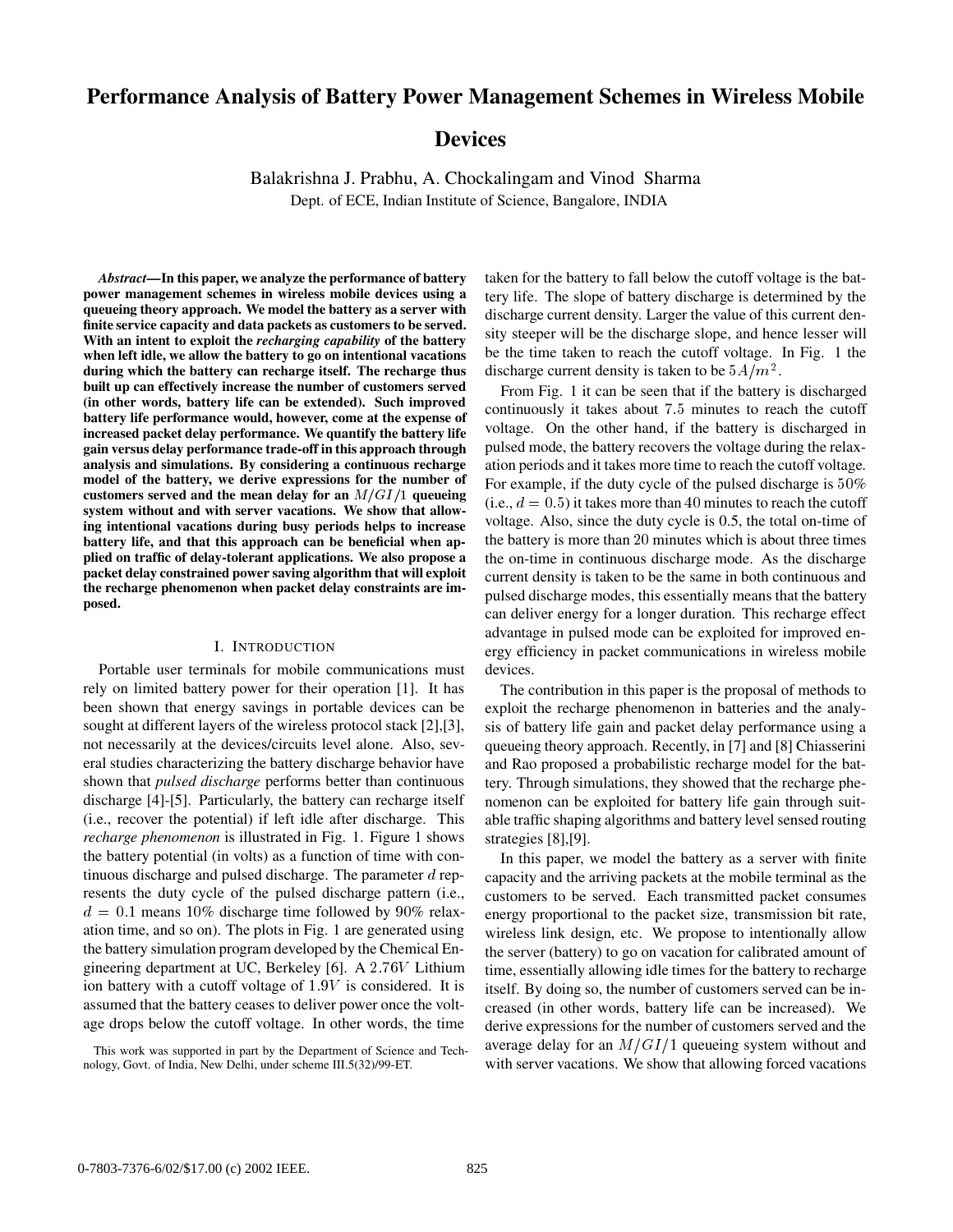during busy periods helps to increase battery life. However, since the customers (packets) have to wait in the queue when the server goes on vacation, the battery life gain will come at the expense of increased delay performance of the packets. It would be of interest to guarantee specified packet delay performances in practical systems. Hence, in order to achieve bounded delay performance, we further propose an algorithm that will exploit recharge phenomenon *when packet delay constraints* are imposed.



Fig. 1. Battery potential versus time for different duty cycles of discharge. Current density  $= 5A/m^2$ . Cutoff voltage  $= 1.9V$ 

#### II. SYSTEM MODEL

Consider data packet transmission from a mobile terminal that draws power from a battery of finite capacity. We model the system as a queueing system with the battery as the server and packets as customers, as shown in Fig. 2. The packet interarrival time is assumed to be exponential (i.e., Poisson arrivals with rate  $\lambda$ ) and service times are assumed to be i.i.d. with a general distribution. We assume that the battery has a nominal capacity of  $N$  charge units. That is, if the transmission of a unit length packet consumes one charge unit and if the battery is discharged continuously, then the battery can serve  $N$  such packets till it gets completely discharged.



Fig. 2. Battery modeled as a server

## *Battery Discharge/Recharge Model*:

In [7],[8], the battery discharge behavior is assumed to be discrete, i.e., each packet occupies a fixed slot size, and each packet transmission consumes one charge unit (or integer number of charge units). Also, in [7],[8] the battery *recharge* behavior (when the battery remains idle) too is modeled as a discrete process, i.e., the battery recharges by one charge unit with some probability if left idle for one slot duration. The

recharge probability has been assumed to follow an exponential function that decreases with increasing discharged capacity. In other words, the recharge capability of the battery at any time is made proportional to the charge available in the battery at that time (i.e., more the available charge, more is the ability to recharge). In addition to the nominal capacity  $N$ , the battery is assumed to be characterized by another parameter called the theoretical capacity,  $T$  charge units [7]. The battery is considered to be fully drained if either the available charge goes to zero or  $T$  charge units of capacity has been delivered, which ever occurs first. Typically, the theoretical capacity of the battery is taken to be one or two orders higher than the nominal capacity [7].



Fig. 3. Continuous discharge/recharge model

 $\begin{array}{c}\n\hline\n\end{array}\n\quad\n\begin{array}{c}\n\hline\n\end{array}\n\quad\n\begin{array}{c}\n\hline\n\end{array}\n\quad\n\begin{array}{c}\n\hline\n\end{array}\n\quad\n\begin{array}{c}\n\hline\n\end{array}\n\quad\n\begin{array}{c}\n\hline\n\end{array}\n\quad\n\begin{array}{c}\n\hline\n\end{array}\n\quad\n\begin{array}{c}\n\hline\n\end{array}\n\quad\n\begin{array}{c}\n\hline\n\end{array}\n\quad\n\begin{array}{c}\n\hline\n\end{array}\n\quad\n\begin{array}{c}\n\h$  $\theta_1$ ,..., 0 to  $\theta_P$ . By choosing  $r_1 > r_2 > ... > r_{P+1}$ , the model In this paper, we consider both the discharge as well as the recharge behavior of the battery as continuous phenomena, as illustrated in Fig. 3. While serving packets in busy periods, the battery looses charge linearly at a constant slope of unity. During idle periods, the battery recharges linearly with varying slopes depending on the battery level<sup>1</sup> at the beginning of the idle period. The recharge model is more clearly explained as follows. We divide the range of charge from 0 to  $N$  using P threshold values,  $\theta_1, \theta_2, ..., \theta_P$ . The recharge slope is taken to be  $r_1, r_2, \ldots, r_{P+1}$ , respectively, when the battery level at the beginning of the idle period is in the range  $\theta_1$  to N,  $\theta_2$  to battery level which is more realistic [6]. Thus, the parameters  $P$ ,  $\theta_i$ 's, and  $r_i$ 's characterize the recharge behavior of the battery, which can be used in the mathematical analysis of the battery life gain due to recharge during idle/vacation periods.

#### III. ANALYSIS

We are interested in analyzing the battery performance in terms of mean number of packets served and mean packet delay when the battery's recharge behavior is exploited by intentionally allowing the battery to go on vacations.

<sup>1</sup>The term battery level is used to denote the amount of charge present in the battery.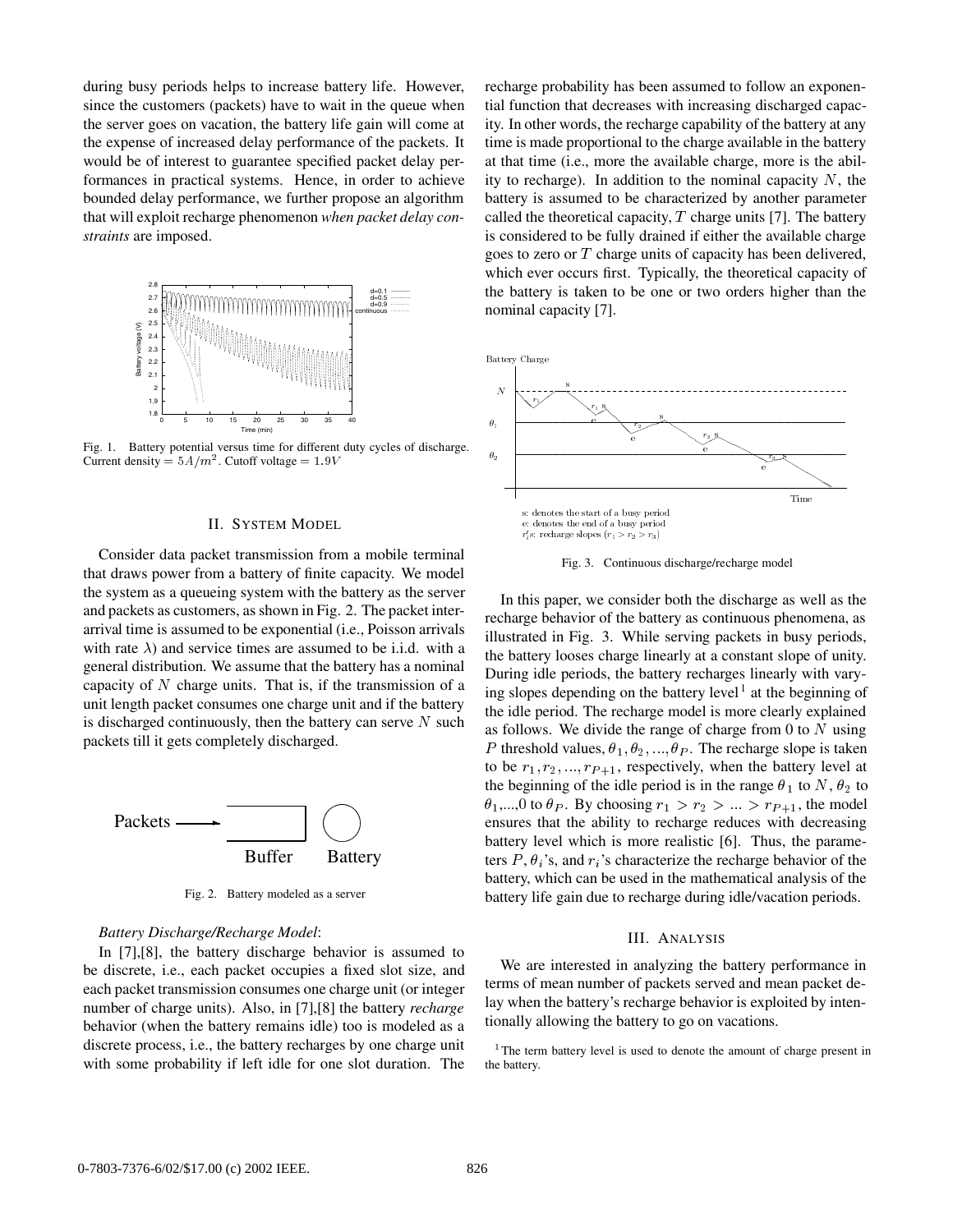We first analyze and quantify the battery life gain due to idle periods (i.e., when buffer is empty) inherent in an  $M/GI/1$   $=$ queue. We then analyze a system where the server exhaustively serves all packets in the queue and takes intentional vacations before the start of the next busy period. We call this as a system with *exhaustive service* with vacations. We also propose a *non-exhaustive service* system with vacations where the server takes vacations during the busy period.

First consider a simple  $M/GI/1$  queue. Define a cycle as the time from start of one idle period to the start of the next idle period. A cycle consists of one idle and one busy period as shown in Fig. 4. Note that the first cycle starts after the first busy period. In order to obtain the expected number of customers served, we

- 1) obtain the distribution of the amount of charge left at the end of the first busy period,
- 2) obtain the expected number of cycles after the first busy period till the charge goes to zero, and
- 3) obtain the expected number of customers served in each cycle,

as follows.



Fig. 4. Definition of a cycle in the system

For the  $M/GI/1$  queue the idle period is distributed as  $exp(\lambda)$ . Let

$$
Z_i = Y_i - B_i,\tag{1}
$$

where  $B_i$  is the charge consumed during the busy period and  $Y_i$  is the amount of recharge during the idle period in the  $i^{th}$ cycle, respectively. Then,  $Z_i$  is the total charge lost  $(Y_i < B_i)$ or gained  $(Y_i > B_i)$  in the *i*<sup>th</sup> cycle. Let  $\tau$  be the random variable denoting the number of cycles till the charge goes to zero, and let  $z$  be a random variable which denotes the charge at the end of the first busy period. We need to find

$$
\tau = \inf \left\{ n : \sum_{i=1}^{n} Z_i \leq -z \right\}.
$$
 (2)

Let  $E_z[\tau]$  denote the expected number of cycles given that charge after the first busy period is  $z$ . We can then write the integral equation

$$
E_z[\tau] = P[Z_1 \leq -z] + \int_{-z}^{N-z} (1 + E_{z_1}[\tau]) \cdot dF_{Z_1}(z_1)
$$

$$
= P[Z_1 \le N - z] + \int_{-z}^{N-z} E_{z_1}[\tau] \cdot dF_{Z_1}(z_1)
$$
  

$$
= 1 + \int_{-z}^{N-z} E_{z_1}[\tau] \cdot dF_{Z_1}(z_1), \qquad (3)
$$

where  $F_{Z_1}(z_1)$  is the cdf of  $Z_1$ . To obtain the distribution of  $Z_i$ , we need to obtain the distributions of  $Y_i$  and  $B_i$ .

The distribution of  $Y_i$  is obtained as follows. Let  $T_i$  denote the duration of the idle period of the  $i^{th}$  cycle and  $z'$  denote the charge at the beginning of the  $i<sup>th</sup>$  cycle. Then

$$
Y_i = min(r_k T_i, N - z'), \tag{4}
$$

and

$$
F_{Y_i}(y) = \begin{cases} F_{T_i}(y/r_k) & y \le N - z' \\ 1 & y > N - z', \end{cases}
$$
 (5)

where  $k \in \{1, 2, ..., P+1\}$  is determined by the charge threshold values between which  $z'$  lies. Since  $T_i$  is distributed as  $exp(\lambda)$ , the cdf of  $Y_i$  is given by

$$
F_{Y_i}(y) = \begin{cases} 1 - e^{-\frac{\lambda y}{r_k}} & y \le N - z' \\ 1 & y > N - z'. \end{cases}
$$
 (6)

Computing the distribution of  $B_i$  for a general  $M/GI/1$ queue may not be so easy. Here, we limit ourselves to exponential service times with rate  $\mu$ . Then,  $B_i$  has density [10]

$$
f_{B_i}(b) = \frac{I_1\left(2b\sqrt{\lambda\mu}\right) \cdot e^{-b(\lambda+\mu)}}{b\sqrt{\rho}},\tag{7}
$$

where  $I_1()$  is the modified Bessel function of the first order, and  $\rho = \frac{\lambda}{n}$ . The cdf of  $Z_1, F_{Z_1}(z_1)$  can then be written as

$$
F_{Z_1}(z_1) = \int_{max(0, -z_1)}^{\infty} F_{Y_1}(z_1 + b) f_{B_1}(b) db \quad (8)
$$
  
= 
$$
\int_{max(0, -z_1)}^{N-z-z_1} F_{Y_1}(z_1 + b) f_{B_1}(b) db + \int_{N-z-z_1}^{\infty} f_{B_1}(b) db.
$$

Eqn. (3) can be numerically solved to obtain  $E_z[\tau]$ . To obtain  $E[\tau]$  we average  $E_z[\tau]$  over z, as

$$
E[\tau] = \int_{0}^{N} E_{N-z}[\tau] dF_{B_0}(z), \tag{9}
$$

where  $F_{B_0}$  is the distribution of the first busy period. The expected number of customers served can be obtained as the

 $\overline{m}$ 

 $\overline{\phantom{0}}$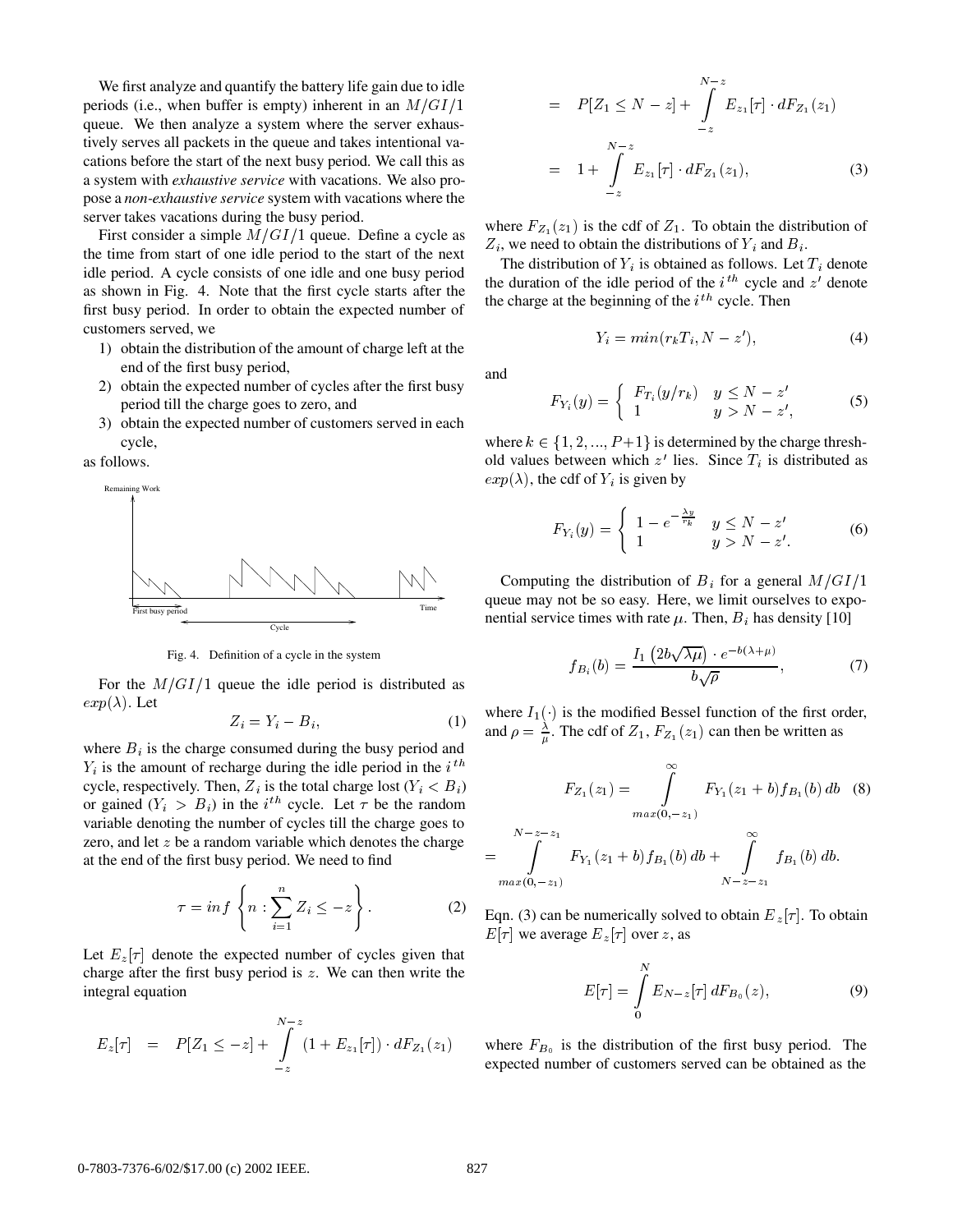product of the expected number of cycles and the expected number of customers served in a busy period as follows<sup>2</sup>

$$
C = (1 + E[\tau]) \frac{1}{1 - \rho}.
$$
 (10)

Note that the expected number of customers served is upper bounded by the theoretical capacity of the battery,  $\mu T$ . The mean delay of packets in the  $M/M/1$  queue is given by [11]

$$
\overline{W} = \frac{\lambda}{\mu^2 (1 - \rho)}.
$$
 (11)

## *A. Exhaustive Service System with Vacations*

Next, we consider a system where the server takes intentional vacations. The server exhaustively serves all packets in the queue and takes a vacation. If after completion of vacation, there is still no packet in the queue, it takes another vacation, and so on. We assume the vacation time distribution to be  $exp(\delta)$ , where  $\delta$  can be a system parameter.

We proceed in similar fashion as before to derive the expected number of customers served and mean delay. In addition to idle times in a simple  $M/GI/1$  queue, the vacation times too contribute to the idle time distribution in this case. The idle time distribution of this system can be shown to be  $exp(p\delta)$ , where  $p = \frac{\lambda}{\lambda + \delta}$ . The distribution of  $Y_i$  in this system with vacation is the same as that given in Eqn. (5). In the system without vacation, the busy period starts as soon as a customer arrives following an idle period. However, in the system with vacations considered in this subsection, the busy period may start after queuing up a random number of customers. Hence, to find the distribution of the busy period in a cycle we need to condition on the number of customers waiting before the start of the busy period. The Laplace transform of the busy period in a cycle, considering the special case of exponential service times, can be written as

$$
\mathcal{B}'(s) = \sum_{n=1}^{\infty} [\mathcal{B}(s)]^n p(n), \qquad (12)
$$

where  $\mathcal{B}(s)$  is the Laplace transform of the busy period of a simple  $M/M/1$  queue, and  $p(n)$  is the probability of n cus- lov tomers waiting at the start of a busy period. The expression for  $\mathcal{B}(s)$  can be written as [10]

$$
\mathcal{B}(s) = \frac{\mu + \lambda + s - \sqrt{(\mu + \lambda + s)^2 - 4\lambda\mu}}{2\lambda}.
$$
 (13)

The expression for  $p(n)$  can be derived as follows.

$$
P(\text{at least one arrival occurs during a vacation}) = \frac{\lambda}{\lambda + \delta},
$$
  

$$
P(n \text{ arrivals occur in a vacation}) = \delta \int_{0}^{\infty} \frac{(\lambda v)^n}{n!} e^{(-(\lambda + \delta)v)} dv.
$$

<sup>2</sup> Actually this is an approximation (in fact, an upper bound) because the last cycle may not be complete

Hence,

 $P(n \text{ arrivals occur given at least one arrival occurs}) =$ 

$$
\frac{\delta}{p} \int_{0}^{\infty} \frac{(\lambda v)^n}{n!} e^{(-(\lambda + \delta)v)} dv. \quad (14)
$$

From Eqns. (12), (13), (14),  $\mathcal{B}'(s)$  can be obtained as,

$$
\mathcal{B}'(s) = \frac{\delta \mathcal{B}(s)}{\lambda + \delta - \lambda \mathcal{B}(s)}.\tag{15}
$$

The pdf of the busy period,  $f_{B'}$ , can then be obtained by inverting the above equation as [12]

$$
f_{B'}(b) = \frac{4(\lambda + \delta)\sqrt{\lambda\mu} \delta}{\lambda} \cdot \frac{e^{-(\lambda + \mu) b}}{\sqrt{b}}
$$
(16)  

$$
\int_{0}^{\infty} \frac{e^{-2(\lambda + \delta)u} I_{1} \left(2\sqrt{\lambda\mu b(b + 2u)}\right) u}{\sqrt{b + 2u}} du.
$$

From the above distributions of idle period, recharge, and busy period, the expected number of cycles  $E[\tau]$  can be obtained from Eqns. (3) and (9). The expected number of customers served in the first busy period is  $(1 - \rho)^{-1}$ . The expected number of customers served in the subsequent busy periods is given by  $\left(\frac{\lambda+\delta}{\delta}\right)\left(\frac{1}{1-\rho}\right)$ . The expected number of customers served can then be written as

$$
C = \frac{1}{1 - \rho} + E[\tau] \left(\frac{\lambda + \delta}{\delta}\right) \left(\frac{1}{1 - \rho}\right). \tag{17}
$$

Here again, the expected number of customers served is upper bounded by the theoretical capacity of the battery. The mean delay for this system with vacations can be written as [11]

$$
\overline{W} = \frac{\lambda}{\mu^2 (1 - \rho)} + \frac{1}{\delta}.
$$
 (18)

### *B. Non-exhaustive system with vacations*

Another way to improve battery life is to interrupt service during busy period and allow vacations. Specifically, we allow the server to go on vacation after serving  $K$  packets in a row during a busy period. We assume the duration of this vacation to be i.i.d and distributed as  $exp(\delta)$ . Both  $\delta$  and K are parameters which can be chosen to allow desired vacation times.

 $A + v$  we can take the busy period to be the sum of K service times. In order to analyze this scheme, consider an approximate system which models the non-exhaustive system with vacations at high arrival rates. Assume the arrival rate is high so that there are always packets to send in the queue. In this case, Thus, for the case of  $exp(\mu)$  service times the pdf of the busy period can be written as

$$
f_{B_i}(b) = \frac{\mu^K b^{(K-1)} e^{-\mu b}}{(K-1)!}.
$$
 (19)

Î.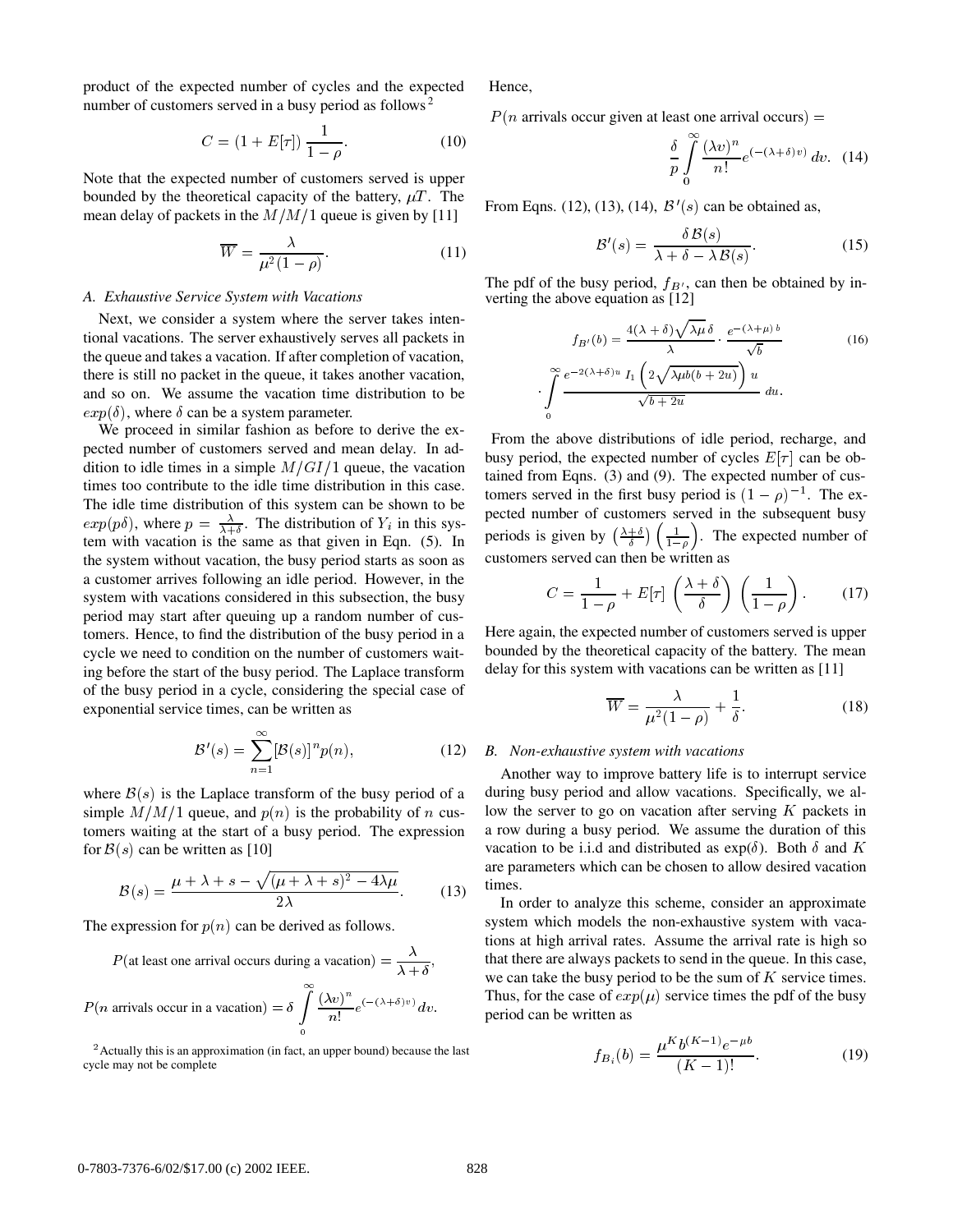The vacation period is distributed as  $exp(\delta)$ . We then use Eqns. (5), (3), and (9) to obtain the expected number of cycles to discharge completely,  $E[\tau]$ . The number of packets served  $C$  is then given by,

$$
C = \frac{KE[\tau]}{\mu}.
$$
 (20)



Fig. 5. Number of packets served versus arrival rate in the *system without vacations*.  $N = 100$ .  $\theta_1 = 75$ ,  $\theta_2 = 50$ ,  $\theta_3 = 25$ .  $r_1 = 0.4$ ,  $r_2 = 0.3$ ,  $r_3 = 0.2, r_4 = 0.1. \mu = 1.$ 

## IV. RESULTS AND DISCUSSION

We consider the following system parameters: nominal capacity  $N = 100$  charge units, number of thresholds  $P = 3$ , threshold values  $\theta_1 = 75, \theta_2 = 50, \theta_3 = 25$ , recharge slopes  $r_1 = 0.4, r_2 = 0.3, r_3 = 0.2, r_4 = 0.1,$  and service time parameter  $\mu = 1$ . First, from Eqn. (10), we compute the number of packets served in a simple  $M/M/1$  queue with battery recharge due to inherent idle periods. Figure 5 shows the number of packets served for different arrival rates  $\lambda$ , obtained through analysis and simulation. In the numerical evaluation of Eqn. (3), the integral is discretized in steps of 0.1 and converted into a set of linear equations. Further, instead of evaluating all the entries of the coefficient matrix we compute the entries for one row and use the same for the other rows for a given threshold region. This significantly reduces the computation time while maintaining the accuracy of the results as observed from the close match between the analytical and simulation results. It can be observed that the recharge due to inherent idle periods can increase the number of customers served to about three times the battery's nominal capacity of 100 charge units, particularly at low arrival rates (e.g., 350 packets served at  $\lambda = 0.3$ ).

Next, in Fig. 6, we plot the number of customers served in the system with intentional vacations and exhaustive service (as per Eqn. (17)) as described in Section III-A. The corresponding mean delay performance is plotted in Fig. 7. The performance curves are parameterized by the vacation time parameter  $\delta$ . The performance of the system without vacation (as per Eqn. 10) is also plotted for comparison. It is observed that

 $x^2 = 0.3$ , in number of packets served at moderate arrival rates (in the allowing additional vacations during idle periods does not provide significant increase in the number of customers served. For example, when  $\delta = 1$  the number of customers served increases only by less than  $1\%$ . When the vacation times are made larger (smaller values of  $\delta$ ,  $\delta = 0.05, 0.1$ ) the number of packets served, in fact, reduces when compared to the system without vacations. This behavior can be attributed to two reasons: a) even if large vacation times are given, the battery will not be able to recharge beyond its nominal capacity  $N$ , and b) increasing vacation times allows more packets to queue up resulting in longer busy periods which depletes the battery charge faster. The mean delay increases with increasing mean vacation time as seen in Fig. 7. The usefulness of the above observation is that leaving vacation times in an exhaustive service system is not effective and alternate schemes to exploit the recharge effect need to be looked into. One such alternate approach is to start service as soon as the battery recharges to its nominal capacity. The performance of this approach has been evaluated using simulations and the resulting number of packets served for different values of  $\delta$  are plotted in Fig. 8. It is observed that this approach results in moderate gains range  $\lambda = 0.3$  to 0.5). However, at high arrival rates there is no significant gain. Consequently, we investigate yet another approach which is the *non-exhaustive system with vacations* as described in Section III-B.



Fig. 6. Number of packets served versus arrival rate in the *exhaustive service system with vacations* for different values of  $\delta$ .  $N = 100$ .  $\theta_1 = 75$ ,  $\theta_2 = 50$ ,  $\theta_3 = 25. \ r_1 = 0.4, r_2 = 0.3, r_3 = 0.2, r_4 = 0.1. \ \mu = 1.$ 

Figures 9 and 10 illustrate the number of customers served and the mean delay performance of the non-exhaustive service system with vacations for various arrival rates obtained through simulations. The plots are parameterized with parameter K for  $\delta = 0.05$ . It is observed that for low arrival rates both the systems without and with vacations perform similar, reaching the theoretical capacity of the battery,  $T$ , which is taken to be  $10N$ . For example, when the arrival rate is quite low ( $\lambda = 0.2$ ) the inherent idle periods themselves will allow sufficient recharge to deliver the theoretical capacity, and therefore allowing additional vacation times has no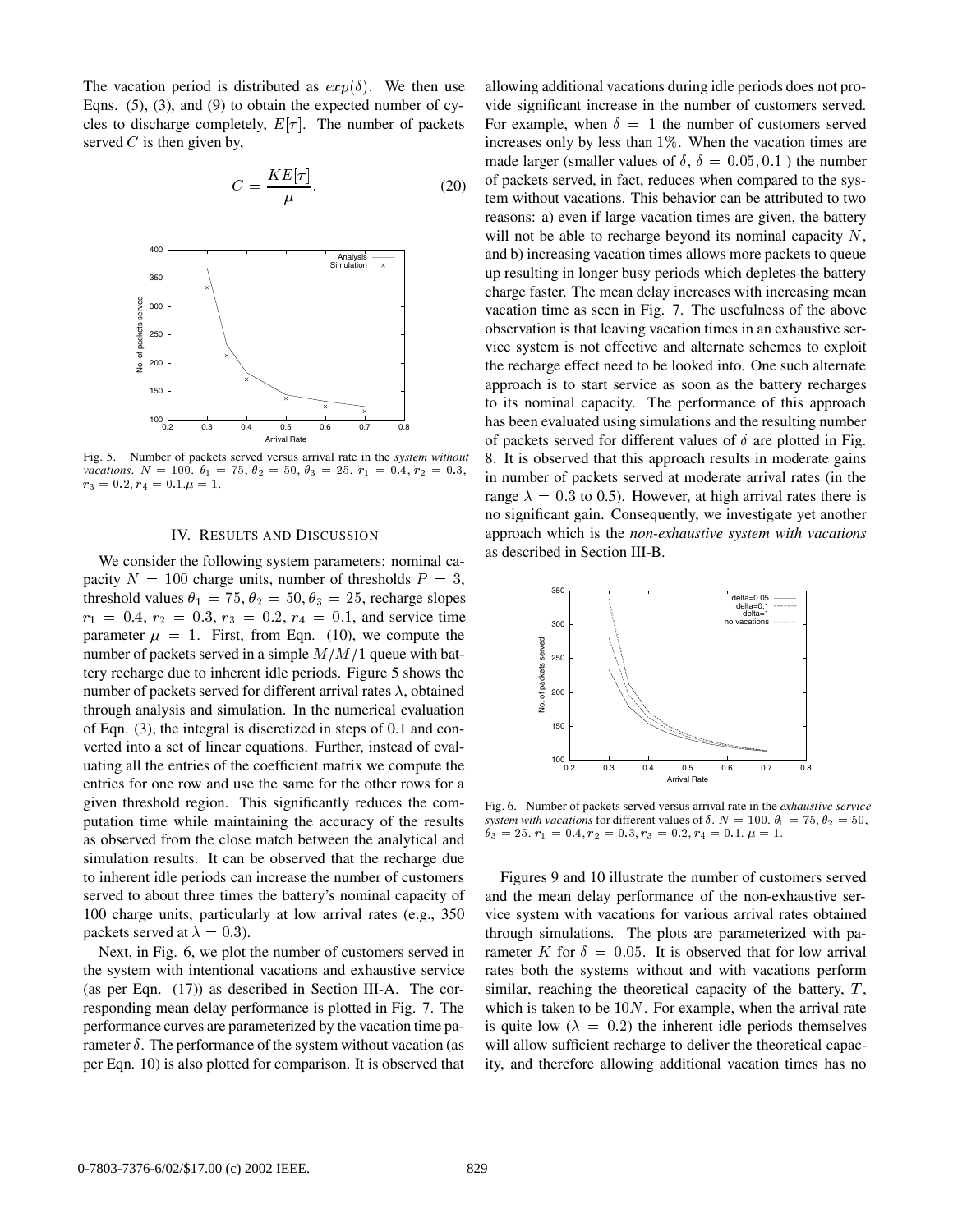

Fig. 7. Mean delay versus arrival rate in the *exhaustive service system with vacations* for different values of  $\delta$ .  $N = 100$ .  $\theta_1 = 75$ ,  $\theta_2 = 50$ ,  $\theta_3 = 25$ .  $r_1 = 0.4, r_2 = 0.3, r_3 = 0.2, r_4 = 0.1, \mu = 1.$ 



Fig. 8. Number of packets served versus arrival rate in the *exhaustive service* system with vacations limited to time to recharge to N for different values of  $\delta. N = 100. \; \theta_1 = 75, \theta_2 = 50, \theta_3 = 25. \; r_1 = 0.4, \, r_2 = 0.3, \, r_3 = 0.2,$  $r_4 = 0.1. \ \mu = 1.$ 

effect. However, at high arrival rates the system with vacations increasingly serves more packets than the system without vacations for increasing values of  $K$ . For example, taking a vacation each time a customer from the queue is served (i.e.,  $K = 1$ ) the theoretical capacity can be reached even at high arrival rates. For larger values of  $K$  the number of packets served initially decreases with increasing arrival rate up to some point after which the number of packets served increases. This can be explained as follows. At low arrival rates the number of packets in the queue will be less and hence the probability of taking vacations will be less leading to lesser recharge. However, for large arrival rates the buffer will be mostly occupied leading to more vacations and more recharge. The mean delay performance gets increasingly worse with lower values of K. Though  $K = 1$  and 2 result in close to theoretical capacity in terms of number of customers served, the delay for  $K = 2$  is significantly lower than that of  $K = 1$ , • After indicating the possibility of choice of the parameters of  $K$  and  $\delta$  that can result increased battery life with less degradation in delay. Thus the non-exhaustive service system with vacations can be applied on the traffic of delay-tolerant applications (email, file transfers, etc.) to increase battery life in wireless

mobile devices.



Fig. 9. Number of packets served versus arrival rate in the *non-exhaustive service system with vacations* for different values of  $K$ .  $N = 100$ .  $\theta_1 = 75$ ,  $\theta_2 = 50, \theta_3 = 25, r_1 = 0.4, r_2 = 0.3, r_3 = 0.2, r_4 = 0.1, \mu = 1.$  $\cup$   $\cup$   $\cup$   $\cup$   $\cdot$  $\delta = 0.05$ .



Fig. 10. Mean delay versus arrival rate in the *non-exhaustive service system* with vacations for different values of K,  $N = 100$ ,  $\theta_1 = 75$ ,  $\theta_2 = 50$ ,  $\theta_3 = 25. \ r_1 = 0.4, r_2 = 0.3, r_3 = 0.2, r_4 = 0.1. \ \mu = 1. \ \delta = 0.05.$ 

### V. DELAY CONSTRAINED POWER SAVING

The proposed schemes in Section III resulted in increased battery life at the expense of increased packet delay performance. The packets delays are found to increase monotonically with increasing intentional relaxation times. It would be of interest to guarantee specified packet delay performances in practical systems. Hence, in order to achieve bounded delay performance we consider the following algorithm for serving packets.

- Consider Poisson arrival of packets with rate  $\lambda$  and exponential service times with mean  $\mu-1$ , so that  $\rho = \lambda/\mu$ .
- The device maintains a count of the total number of packets,  $N_s$ , served so far and the sum of the delays experienced by each packet,  $D_s$ .
- After serving  $K$  packets the device computes the number of packets,  $N_c$ , which when served continuously will discharge the battery to its cutoff voltage. We can approximate the battery potential to be a linearly decreasing function of time when discharged at a constant current density. This discharge slope can be obtained a priori